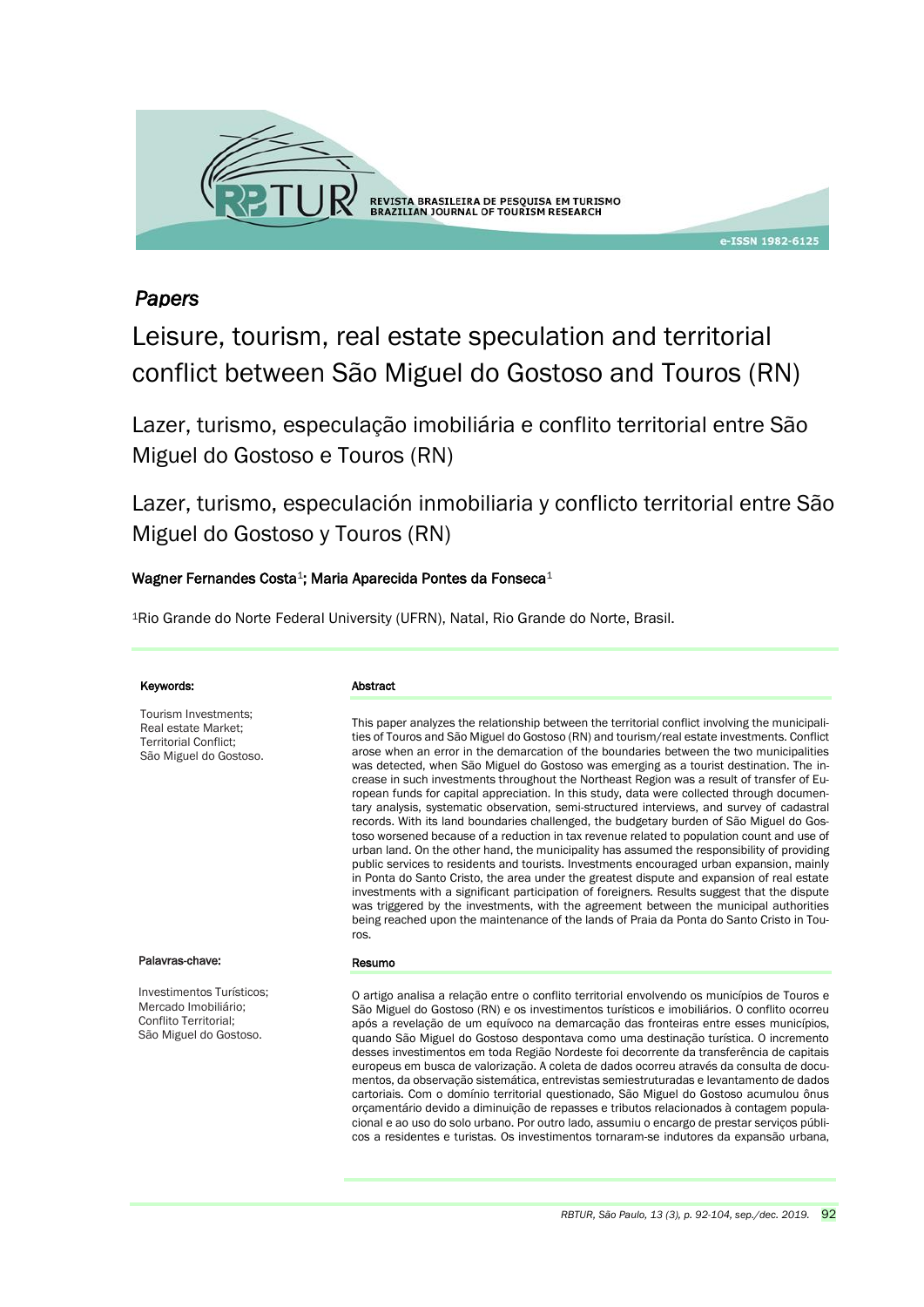principalmente, na Ponta do Santo Cristo, área de maior disputa e expansão de investimentos imobiliários com destacada participação de estrangeiros. Assim, os investimentos ocorridos foram decisivos para desencadear o litígio, para o qual, o termo de um acordo entre os gestores foi condicionado à manutenção das terras da Praia da Ponta do Santo Cristo para Touros.

#### Palavras clave:

Inversiones turísticas; Mercado inmobiliario; Conflicto Territorial; San Miguel do Gostoso.

Peer reviewed. Received in: 20/12/2018. Accepeted in: 21/01/2019.



#### Resumen

El trabajo analiza la relación entre el conflicto territorial involucrando a los municipios de Touros y São Miguel do Gostoso (RN) y las inversiones turísticas e inmobiliarias. El referido conflicto ocurrió después de ocurrir la revelación de un error en la demarcación de las fronteras entre los dos municipios, cuando San Miguel do Gostoso surgía como un destino turístico. El incremento de tales inversiones en toda la Región Nordeste fue consecuencia de la transferencia de capitales europeos en busca de valorización. En este estudio, la recolección de datos ocurrió a través de la consulta de documentos, de la observación sistemática, entrevistas semiestructuradas y levantamiento de datos em la oficina de notários. Con el dominio territorial cuestionado, se constata que São Miguel do Gostoso pasó a acumular una carga presupuestaria en función de la disminución de transferencias y tributos relacionados con el conteo poblacional y el uso del suelo urbano. Por otro lado, asumió el cargo de prestar servicios públicos a residentes y turistas. Las inversiones se convirtieron en inductores de la expansión urbana, principalmente en Ponta de Santo Cristo, área de mayor disputa y expansión de inversiones inmobiliarias con destacada participación de extranjeros. Se concluye que las inversiones ocurridas fueron decisivas para desencadenar el litigio, para el cual, el término de un acuerdo entre los gestores fue condicionado al mantenimiento de las tierras de la Playa de Ponta do Santo Cristo para Toros.

How to cite: Costa, W. F. L.; Fonseca, M. A. P. (2019). Leisure, tourism, real estate speculation and territorial conflict between São Miguel do Gostoso and Touros (RN). *Revista Brasileira de Pesquisa em Turismo, São Paulo,* 13(3), p. 92-104, sep./dec. <http://dx.doi.org/10.7784/rbtur.v13i3.1587>

### 1 INTRODUCTION

Entering the global economy requires countries, regions, cities, and territories to create an adequate space for productive activities. After all, the capacity of places to respond to investments varies according to the technical and organizational conditions created for each production (Santos, 2009).

Accordingly, the implementation of the Tourism Development Program (PRODETUR) and the actions foreseen by the Growth Acceleration Program, better known as PAC, reflect the neoliberal agenda assumed by the State in restructuring the Brazilian Northeast with a view to stimulating tourism. In Rio Grande do Norte, these investments resulted in an increase in the flow of domestic and international tourists and in the expansion of tourism from Natal, the state capital.

Joint efforts by the public and private sectors have succeeded in turning coastal municipalities into tourist destinations. These were the cases of Tibau do Sul, a destination which has been growing significantly since the 1990s, and São Miguel do Gostoso, which emerged as a destination in the twentieth-first century. Linked to tourism, real estate investments increased attracting capital from other continents, especially from Europe. It was a process that guaranteed accumulation through consumption of leisure and tourism or, solely, by speculative actions on the periphery of the globalized economy.

Tourism and real estate sectors are increasingly interconnected either in developed or developing countries (Gonzales & Mantecón, 2014, Fonseca & Janoschka, 2018), due to financial and socio-cultural motivations (Palafox-Muñoz, Dizb-Basto & Kauil-Fernández, 2014; Benson & O'Reilly, 2009), with strong public support to attract foreign investment (Gomes, Pinto & Almeida, 2017).

Real estate has soared based on tourism in the European Mediterranean, especially in the Spanish coast (Mantecón, Huete, & Mazón, 2009; Huete & Mantecón, 2010, 2013) and the trend has spread to the Northeast of Brazil as of 2000, as analyzed by Dantas, Clementino and Ferreira (2010). In Rio Grande do Norte, the analysis of this process by Fonseca (2012) stands out, in addition to other studies at municipal levels (Assis, 2012, Toniolli, 2014, Nunes, 2014, Santos Junior, 2015).

In 2010, the great influx of foreign capital to the real estate sector triggered the dispute between the municipalities of Miguel do Gostoso and Touros—both located in the eastern portion of Rio Grande do Norte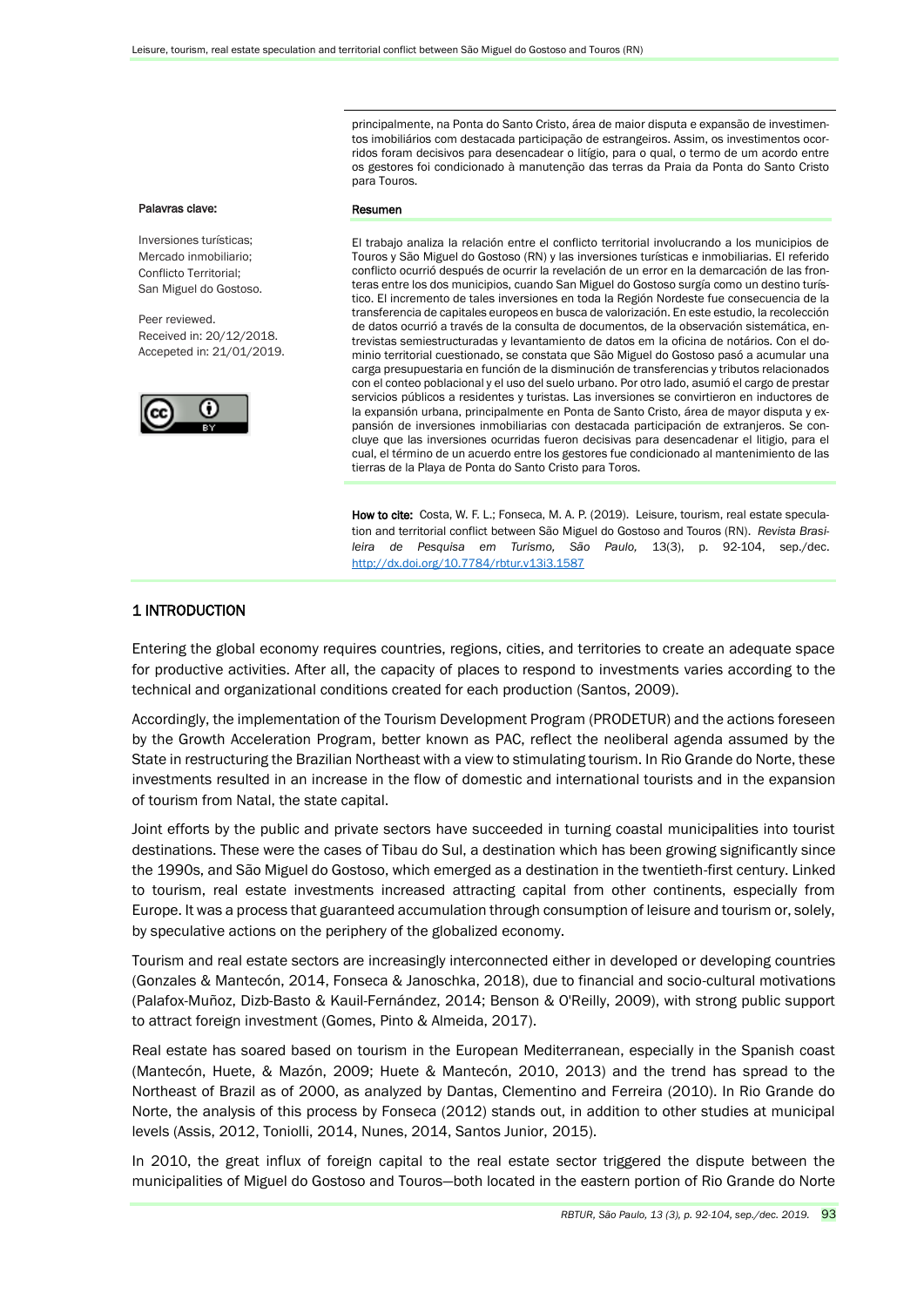coast (Figure 1)—over the boundaries established at the time of the emancipation of São Miguel do Gostoso from Touros, in 1993. An error in the delimitation—uncovered in the last population census (2010)—became a territorial dispute, marked by attempts to redefine the limits, double taxation, reduction of Federal transfers of resources, and political maneuvers whose negative effects on the management of the territory were felt, mainly, in São Miguel do Gostoso, as identified by Costa (2018).



Figure 1 - Location of São Miguel do Gostoso and Touros (RN) municipalities.

Source: Research data, 2017.

In view of the above, the objective of this article is to analyze the relationship between the territorial dispute involving São Miguel do Gostoso and Touros and the process of expansion of tourism and real estate investments in these municipalities.

This study is developed assuming that transformations occurring on the coast of Rio Grande do Norte are related to the dynamic movement of capital that has in tourism and in real estate conditions for migration between the circuits and territories that guarantee its reproduction (Harvey, 2004). The investments led to land valuation and caught the interest of the state because of tax collection and stimulation the local-regional economy.

To understand the conflict—the focus of this work—the new territorial dynamics related to soaring real estate investments must be observed, primarily targeted to foreign markets, for leisure, tourism, and migration purposes in the region, particularly in São Miguel do Gostoso, a rising tourist destination in Rio Grande do Norte. In addition, clarifying the origin, nature, and consequences of the dispute was a key motivation because of its impact on daily life of local population.

This article is divided into five sections. In the first moment the methodological procedures adopted in the research are explained. Next, the elements that characterize the conflict between the municipalities are presented. After that, the capitalist reproduction mechanisms that link tourism to the real estate sector are discussed. The fourth section presents data on tourism and real estate investments in São Miguel do Gostoso and Touros. Finally, in the last section, the conditions, and implications of an agreement between the municipalities are analyzed.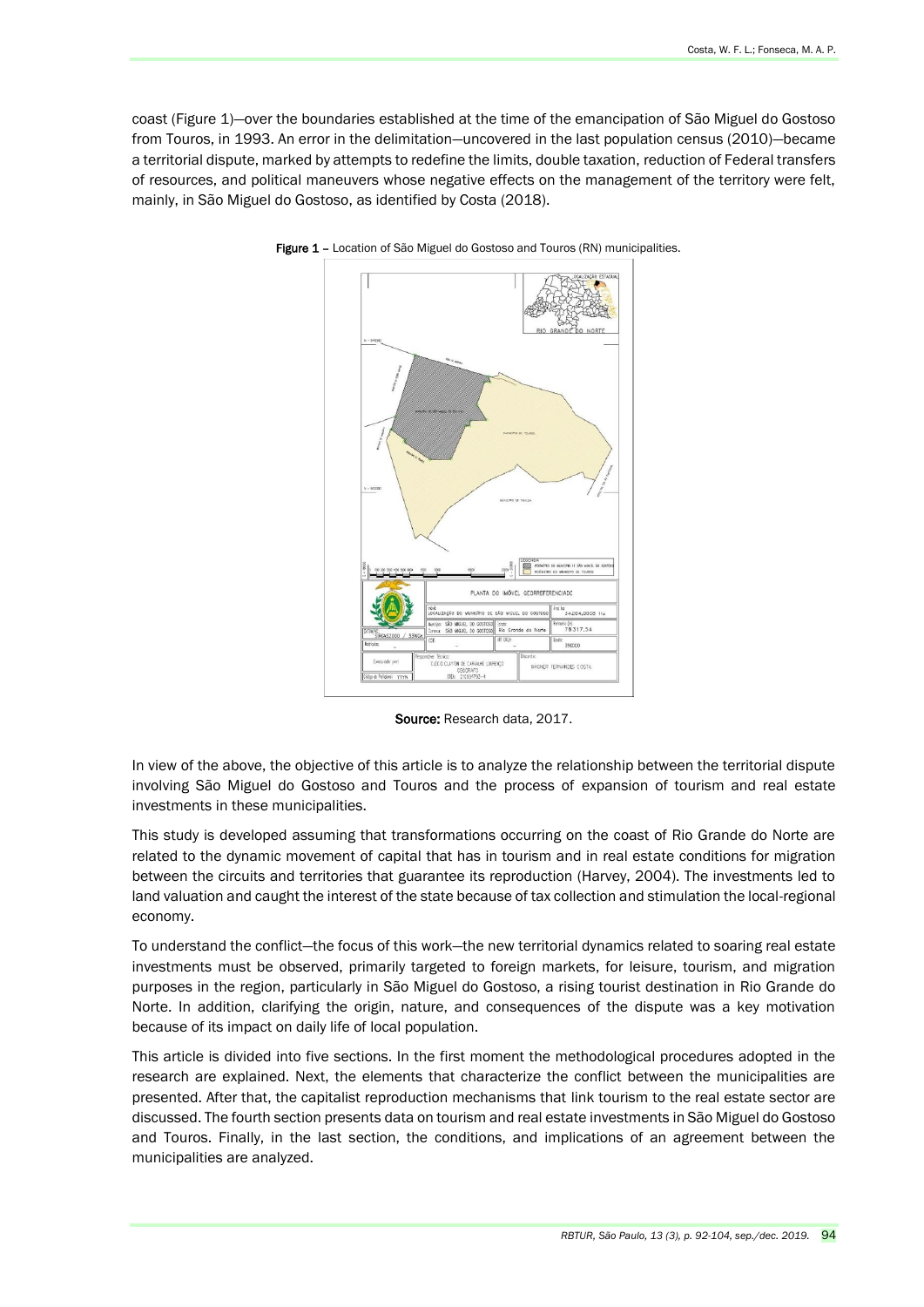# 2 METHOD

A comprehensive documentary analysis of laws, technical reports, cartographic records, and formal communications related to emancipation, demarcation, and attempts to revise territorial boundaries. These documents enabled the identification of factors surrounding the territorial discrepancy, as well as actions to solve the problem, arising from the litigation between the municipalities.

Notarial documents provided the basis for analyzing real estate investments. Property records from 2000 onwards were consulted, at a time that international investments were intensifying in the Potiguar [from Rio Grande do Norte] coast, spreading to municipalities north of Natal. Another criterion of sample selection was defined by the presence of foreigners in property transactions, buying or selling real estate. This profile was chosen as one of the main responsible for spatial ordering, through tourism-real estate investments. The sample of 289 transactions revealed the location, characteristics, size, origin, and period of the investments made in the municipalities, elements that characterize real estate production and the process of land valuation in Touros and São Miguel do Gostoso.

As far as field research was concerned, a systematic observation instrument was used to collect data on tourism supply. As such, 190 tourism projects were visited, 162 in São Miguel do Gostoso, and 28 in Touros. The expectation is to have listed the whole population.

To complete the survey, 24 (twenty-four) individual and semi-structured interviews were conducted with a sample that was gradually selected (Flick, 2004), involving the following actors: emancipation process leaders, public managers (mayors, councilors, and secretaries), tourism and real estate entrepreneurs, community representatives (churches, associations, councils, trade unions, NGOs), politicians and technicians involved in the demarcation process and search for a solution to the dispute. Considering that the population is heterogeneous and scattered across multiple stakeholders, the discourse of such agents summarizes the issues involved in the territorial dispute analyzed.

The data and information collected has allowed inferences about the importance of tourism and real estate activity in the two municipalities and how the various stakeholders perceived such activities in the face of the conflict.

## 3 THE TERRITORY AT STAKE: THE NARRATIVE OF A CONFLICT

In 1993, São Miguel do Gostoso emancipated himself from Touros in a context of demands from organized groups (church, teachers, politicians) of the village. The promulgation of Law 6,452 concluded the emancipatory process, creating the Municipality and demarcating its limits. However, in 2010, the census population count by the Brazilian Institute of Geography and Statistics (IBGE) revealed that the municipal territory of São Miguel do Gostoso had not been defined according to the expectations of the emancipatory project. In keeping with the demarcation provided for by law, part of its seat and rural settlements remained included in the territory of Touros. An error that the population was unaware of and that from its disclosure started to create problems in territorial management.

One of the problems was the decrease of federal transfers that are based on population counting effected by IBGE. In 2010, because the census did not assign the population residing in the disputed area to São Miguel do Gostoso, the budgetary burden totaled R\$400,000/month only in the Municipal Participation Fund (FPM). In addition to other losses related to resource allocation according to population size, such as education and public health funds.

The use of the territory has become more complex as the urban expansion has spread, in recent years, to the disputed land. Among the buildings in the area, there were eighteen municipal public agencies that effectively provided services to the local population and were under São Miguel do Gostoso jurisdiction.

Problems with tax collection on services rendered (ISS), urban land use (IPTU), and real estate transfer (ITIV) in the disputed area showed that a significant number of citizens failed to comply with their tax obligations. Among managers there was the understanding that default resulted from the impasse caused by land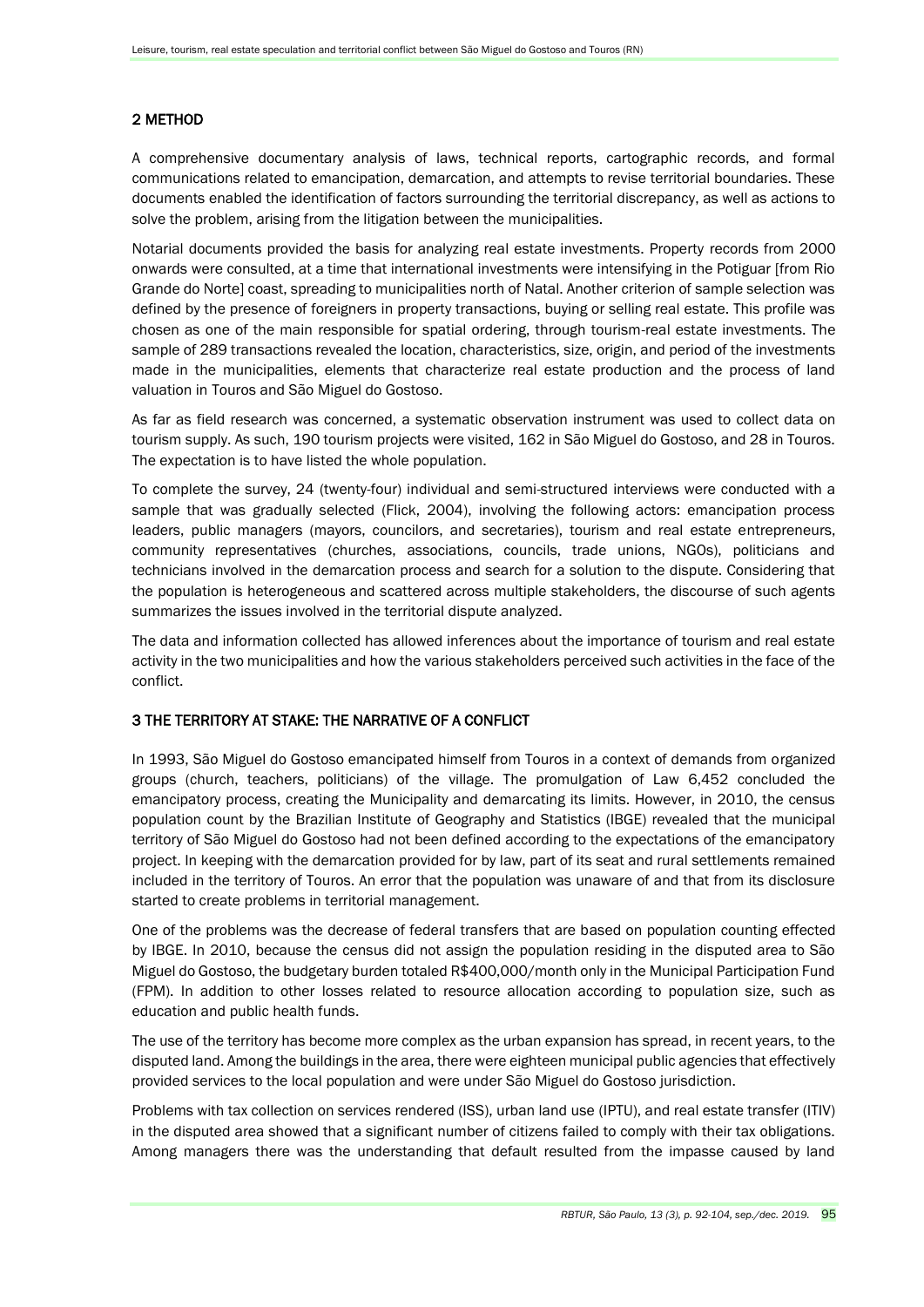dispute, since, until boundaries were clarified—and thus known the holder of the right—taxes were not to be paid to either municipality.

The public management was further challenged by tourism, since the business sector—despite not complying with tax obligations—required public works and investments. It should be added that tourism demand adds a population contingent that increases the need for public services.

Convinced of the need for correcting the territorial limits to balance the revenue of São Miguel do Gostoso, its managers tried to solve the problem. By the end of 2012 there were seven meetings between mayors and professional staff from relevant services to discuss the issue<sup>1</sup>. However, due to refusals by Touros' authorities, an agreement was not reached.

As new municipal administrations inaugurated in 2013, managers' refusal to attend the technical sessions to review the limits deepened the impasse. The administration of Touros also tried to collect taxes on tourism enterprises in the disputed area. Such facts led São Miguel do Gostoso administration to consider that its plea would probably be rejected if it was to depend upon the consent of Touro's administration. Therefore, the solution to the impasse was sought unilaterally with the legislative power of Rio Grande do Norte. This measure proved equally inefficient due to the political influence of Touros in the Legislative Assembly, which prevented the revision of limits from advancing.

### 4 ORGANIZATION OF THE TERRITORY FROM SPATIO-TEMPORAL CAPITAL RESOLUTION

One contribution of the English geographer David Harvey was the attempt to clarify the dynamics of capital from the concept of "spatial fix". According to the author, since the 1970s, capitalism's solution to resolve inner crises tendencies is through capital transfers between economic circuits and spaces with higher profitability (Harvey, 1989, 2008). In this period, neoliberal practices have paved the way for the actions of private sector (Harvey, 2004). These are the theoretical and conceptual frameworks that underlie the present discussion.

"Spatial fix" (Harvey, 2011), or "spatial resolution" (Valença, 2008), as it is also adopted in Brazil, is a double movement. On the one hand, there is the allocation of capital and labor (although the first is a priority) to produce goods in other territories, called spatial displacement. On the other hand, there is the transfer of capital to activities of medium or long-term returns, through physical and social infrastructures, called temporal displacement. Considering that a combination of the two possibilities is more effective in solving the absorption of capital issue, Harvey (2011, 78) also calls the result of such movements "spatio-temporal fixes".

In this way, the main circuit of capital reproduction (industrial) loses importance to other economic sectors that take the lead in the process of capital reproduction. Thus, the mechanisms of capital transfer to territories lacking infrastructure acquire importance in maintaining capitalism stable at different levels.

The state, in turn, is a key agent in the dynamics of global capitalism (Harvey, 2008). Therefore, in the consolidation of State-Capital cooperation, public policies were essential to limit spatio-temporal organization occurring in the Brazilian Northeast region, and particularly in the state of Rio Grande do Norte. This fact is in line with the Neoliberal agenda, where it is up to the state to provide the conditions that facilitate capital mobility, overcoming barriers or obstacles that compromise its reproduction.

In this sense, the northeastern coast was structured for tourism with the implementation of the Tourism Development Program (PRODETUR/NE) which, among other actions undertaken by public authorities, played a key role in the expansion of regional tourism (Cruz, 2000; Fonseca, 2005). In the state of Rio Grande do Norte, more than US\$87 (eighty-seven) million have been invested in the two phases of the program, contributing to greater accessibility and circulation of visitors in the Potiguar coast, besides the Metropolitan Region of Natal, as well as to the growth of tourism.

<sup>1</sup>The initial actions were supported by the IBGE and the Secretaria de Estado de Assuntos Fundiários e Apoio a Reforma Agrária do Rio Grande do Norte (SEARA/RN). In general, the revision of limits can be made through an agreement signed by the heads of the municipal executive from a consensus that contemplates the interests of both.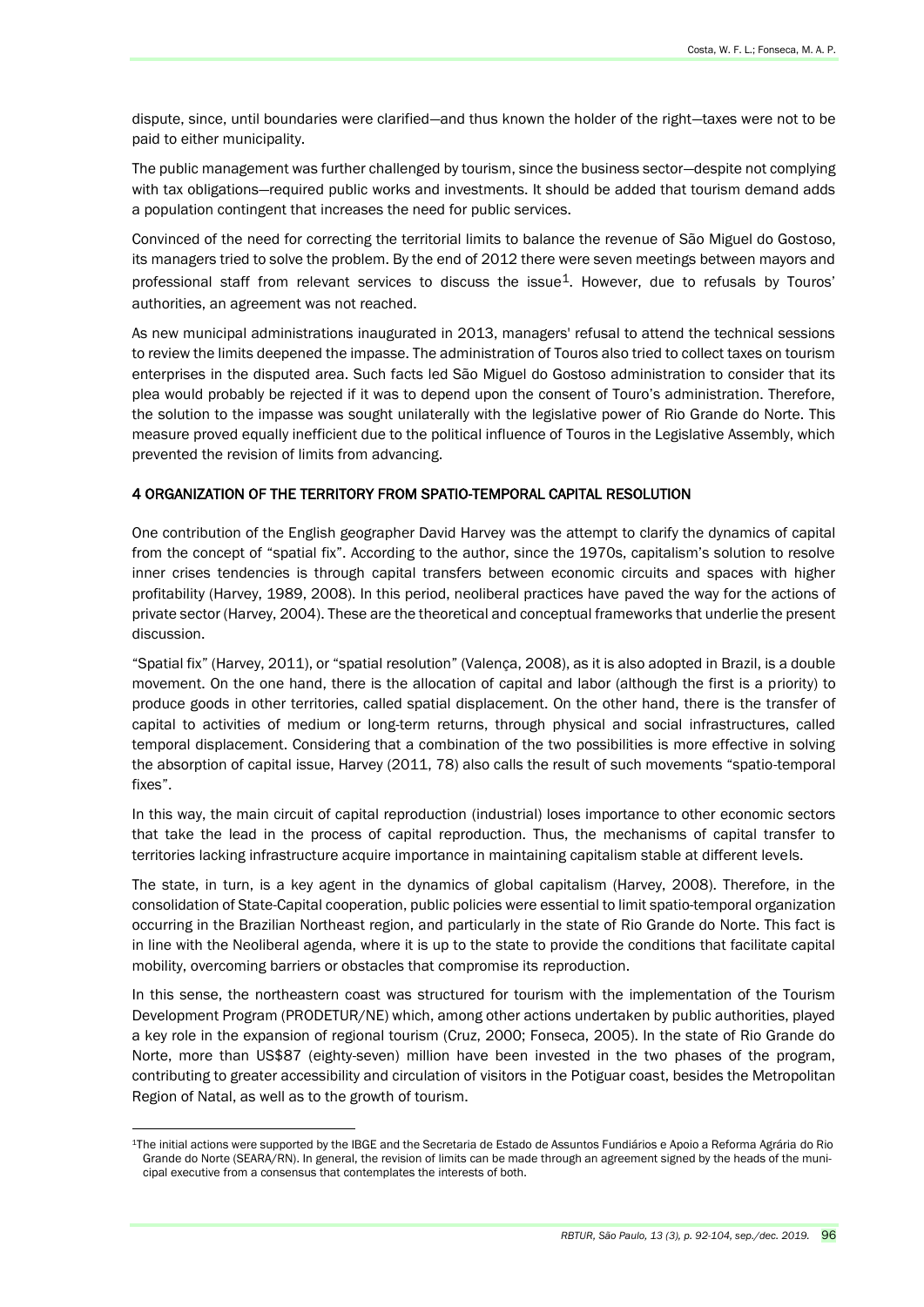From 2011 to 2014, the investments of Phase Two of the Growth Acceleration Program (PAC-2) had a significant impact on the transportation system of Rio Grande do Norte. It is worth mentioning the value of R\$731.14 (seven hundred and thirty-one) million for the construction of Governador Aluízio Alves International Airport, located in the Municipality of São Gonçalo do Amarante (Comitê Gestor do PAC, 2014). The airport increased cargo and passenger capacity in the state, while at the same time, due to its location, favored the displacement of visitors to the municipalities north of Natal, such as São Miguel do Gostoso and Touros. Accesses, integration, improvements in infrastructure and quality of attractions, among other measures, were therefore essential to make the tourism system of Potiguar more competitive in the global arena.

One result of state intervention on the Potiguar territory was land valuation in municipalities outside the Metropolitan Region by the possibility of receiving private capital in the tourism and real estate segment. Many of these investments were channeled to real estate, foreseeing a promising opportunity for gains from the sale of real estate for an external audience, mainly foreign. These new dynamics affected the Potiguar coast and are relevant in the municipalities of Touros and São Miguel do Gostoso.

The processes of temporal and spatial migration of capital, with active participation of state, have generated contradictory frameworks. Although Harvey establishes his theory in the context of national states, it is possible to draw a parallel with the territorial dispute in analysis, since, in due proportion, the principle remains: the public power (regardless of the corresponding administrative unit) sought the political-territorial framework through which the processes of circulation and reproduction of capital occur, generating, in many cases, inter-state tensions, and leading to imperialist practices and geopolitical conflicts (Harvey, 2004).

In addition to economic motivations, as described above, such tourism-real estate investments are also motivated by sociocultural (values and lifestyles) and technical transformations (means of transportation and communications) that have led to an increase of migration in search of amenity in coastal areas with higher temperatures (Benson & O'Reilly, 2009; Huete & Mantecón, 2010, 2013).

### 5 TOURISM, LEISURE AND REAL ESTATE PRODUCTION IN SÃO MIGUEL DO GOSTOSO AND TOUROS (RN)

The national state's interest in participating in the international tourism market requires planning to meet the industry's need of structure (Hall, 2001). In fact, territorial units that achieve the best performance are labelled as tourism destination (Valls, 2006). As a result, the growth of investment in tourism infrastructures in new territories becomes an emblematic example of Spatial Organization.

In tourist destinations, space is shaped by real estate investments that aim to profit from a subsequent negotiation due to the low financial rates and high profit margins compared to other sectors, that is, speculative purposes (Gaja i Díaz, 2008, 2013).

The analysis of tourism and real estate investments in the municipalities studied, shows the effort of the various levels of government to implement structural measures to consolidate tourism, causing socio-spatial transformations. At the same time, they lead to the occupation of new coastal areas with participation of international investments in the acquisition of lands and properties for second home development, sometimes associated to tourism enterprises.

### 5.1 Tourism Investment in São Miguel do Gostoso and Touros

São Miguel do Gostoso can be considered a tourist destination. According to the classification of the Ministry of Tourism, the municipality has category B, which indicates a good position in the tourism competitiveness ranking in the regional context. Tourism has benefited from public investment in infrastructure, as well as private investments in lodging, food, and agencies. The development of water sports and leisure spaces on the beach, with a strong participation of foreigners, stands out. In Figure 2 it is possible to observe the evolution of new tourism businesses in São Miguel do Gostoso, between 2000 and January 2017.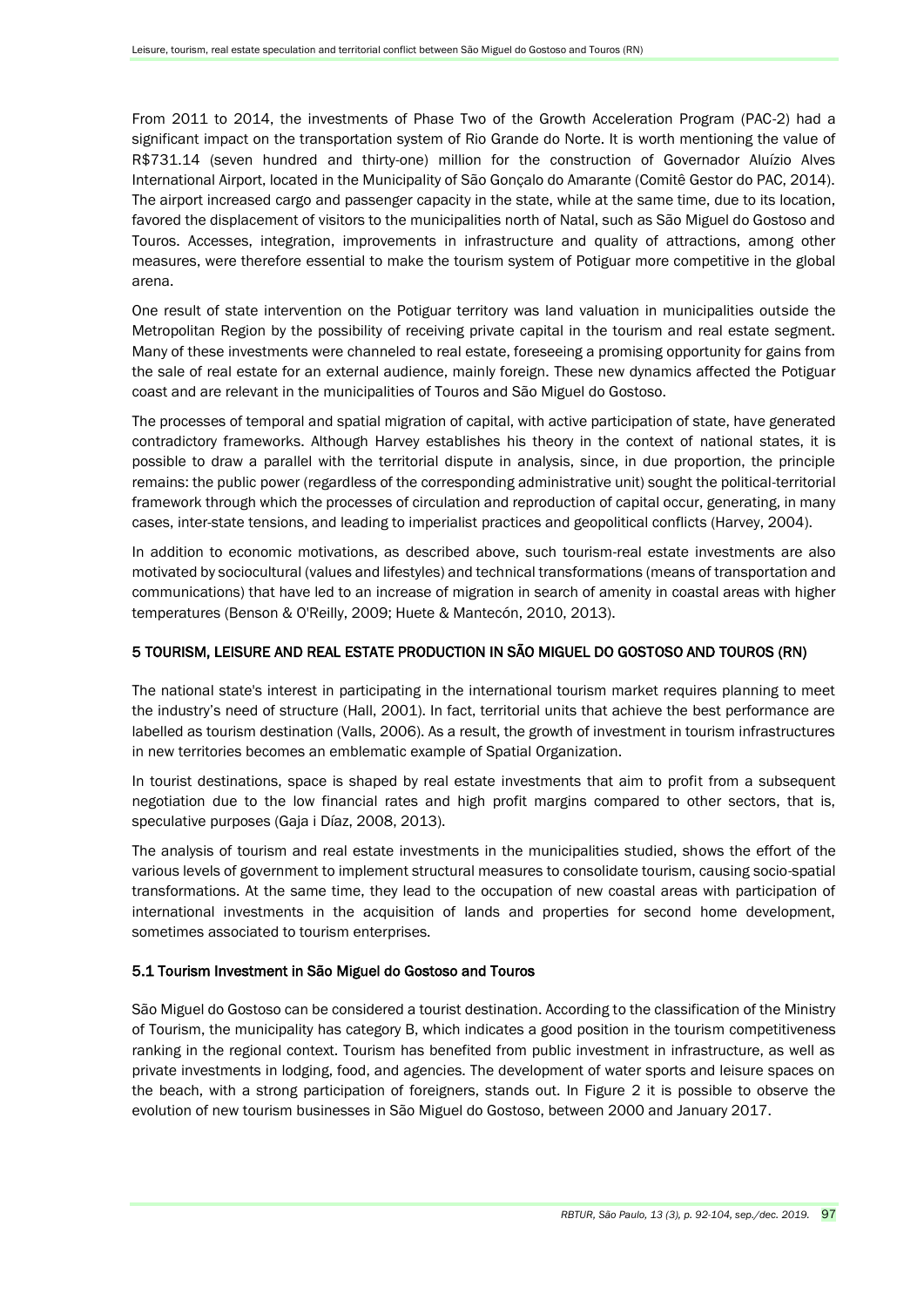

Figure 2 - Opening of new tourism businesses in São Miguel do Gostoso - 2000-2017

Source: Research data, 2017.

Previous studies have confirmed the importance of the contribution of international capital to activities related to local tourism (Taveira, 2015), resulting in the appropriation of the territory by and for such activity. Tourism re-functionalization generated complex changes in the sociocultural dynamics of the municipality (Matias & Carvalho, 2017).

Agreements signed between the municipality and the Ministry of Tourism to raise funds show the articulation of the various levels of state to consolidate an environment conducive to tourism. Of the amounts invested in tourism improvements (R\$3,822,088.73), the bulk (R\$2,756,519.67) has been invested in urban development, primarily on Avenida dos Arrecifes, which is the main artery of the city. The concentration of public investments accentuated urbanization along this street, towards RN 221, which gives access to Touros. Better urban infrastructure also explains the location preference of tourism enterprises for this avenue. Of the 163 tourism companies identified in São Miguel do Gostoso, 65 are located along this road, i.e., 40 per cent of the total.

It is also observed that the beaches of Xepa, Cardeiro and Santo Cristo (this latter neighborhood being the main area disputed in the territorial litigation between São Miguel do Gostoso and Touros) comprise 105 tourism providers, representing 63 per cent of the total (see Figure 2). Thus, the spatial selectivity of such investments indicates the participation of tourism in the organization of the territory, directing urban growth, as well as the constitution of a territorial cohesion (Corrêa, 1997) that went beyond the limits imposed to the municipality of São Miguel do Gostoso.

Unlike São Miguel do Gostoso, in Touros, the public and private sectors were not actively engaged in the development of tourism in the last years and, therefore, it has not been a factor of space transformation or economic growth in the municipality. The weaknesses in urban infrastructure and the meager efforts for structural and institutional actions were acknowledged by public managers and entrepreneurs. As a result, many entrepreneurs use the proximity to São Miguel do Gostoso for their promotional actions, defining themselves as being part of the tourist offer of this municipality.

In 2017, however, the construction of a resort with 514 rooms by the Portuguese hotel chain Vila Gallé, an investment of R\$150 million and expected to create 400 direct jobs, rekindles the interest of Touros' municipal managers in providing the adequate conditions for spatial adjustment to occur. Expectations around this enterprise mobilized the public power to improve access infrastructure, job training programs, and tax exemption, i.e., measures in line with the state responsibility in the neoliberal agenda. On the other hand, the local public power expected that the resort would increase the international tourist flow in the municipality, the creation of jobs, and tax collection.

#### 5.2 Real Estate Investments in São Miguel do Gostoso and Touros

The number of real estate transactions involving foreigners showed significant growth in São Miguel do Gostoso between 2002 and 2008. In turn, Touros had a shorter growth period of real estate market, between 2002 and 2005. The effects of the 2007-2008 economic crisis were felt in both municipalities, namely the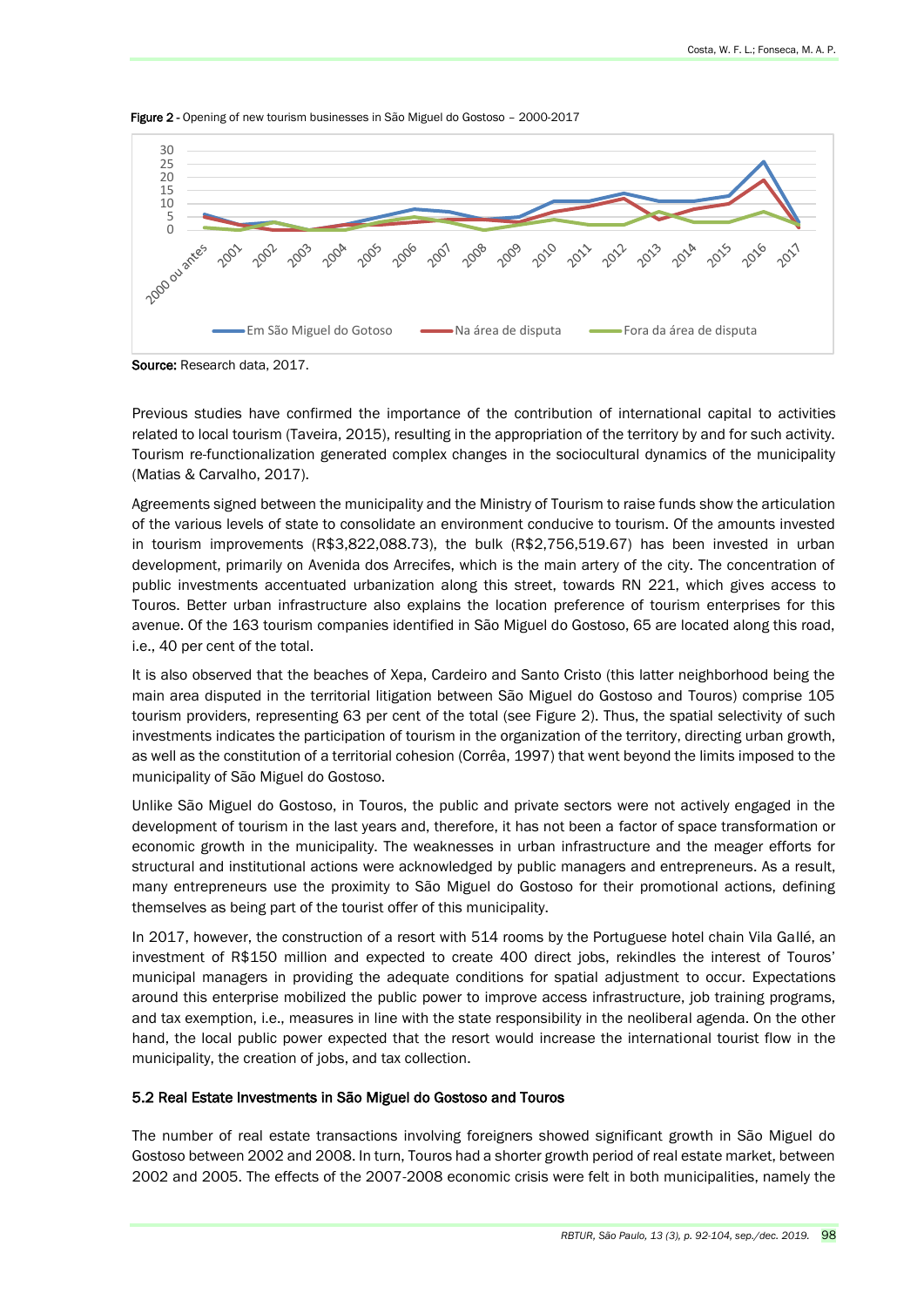decline of real estate transactions. Despite this slowdown, the businesses in São Miguel do Gostoso were more evenly distributed over the years, while having higher investment rates in the analyzed period (Figure 3).

The types of real estate present significant differences. While in São Miguel do Gostoso the land market predominated (97 per cent of the transactions), in Touros, the sales of houses and cottages led the market (49 per cent of transactions), followed by lands (46 per cent).



Source: Real Estate Registry office of Touros, 2016.

Considering that there were practically no transactions of built square meters in São Miguel do Gostoso, a comparison was made between the prices of the lands located in the coastal strip. Analyzing the data in Figure 4, since 2003 one observes a gap between the market values in the two municipalities. In 2005 a series of improvements were completed in the municipal seat and from 2010 the first stage of the urban works at Avenida dos Arrecifes began. Public investments added value to the land, with impact on local real estate market. After 2011, price per square meter in São Miguel do Gostoso was three times the price in Touros.



Figure 4 - Price per square meter in Touros and São Miguel do Gostoso - 2000-2013

Source: Real Estate Registry office of Touros, 2016.

In both municipalities, European investors take the lead, among which the Spanish and Portuguese stand out. The analysis of the international demand share in the transactions, especially in São Miguel do Gostoso, reveals that over the course of 13 years foreigners passed from real estate buyers to sellers, especially after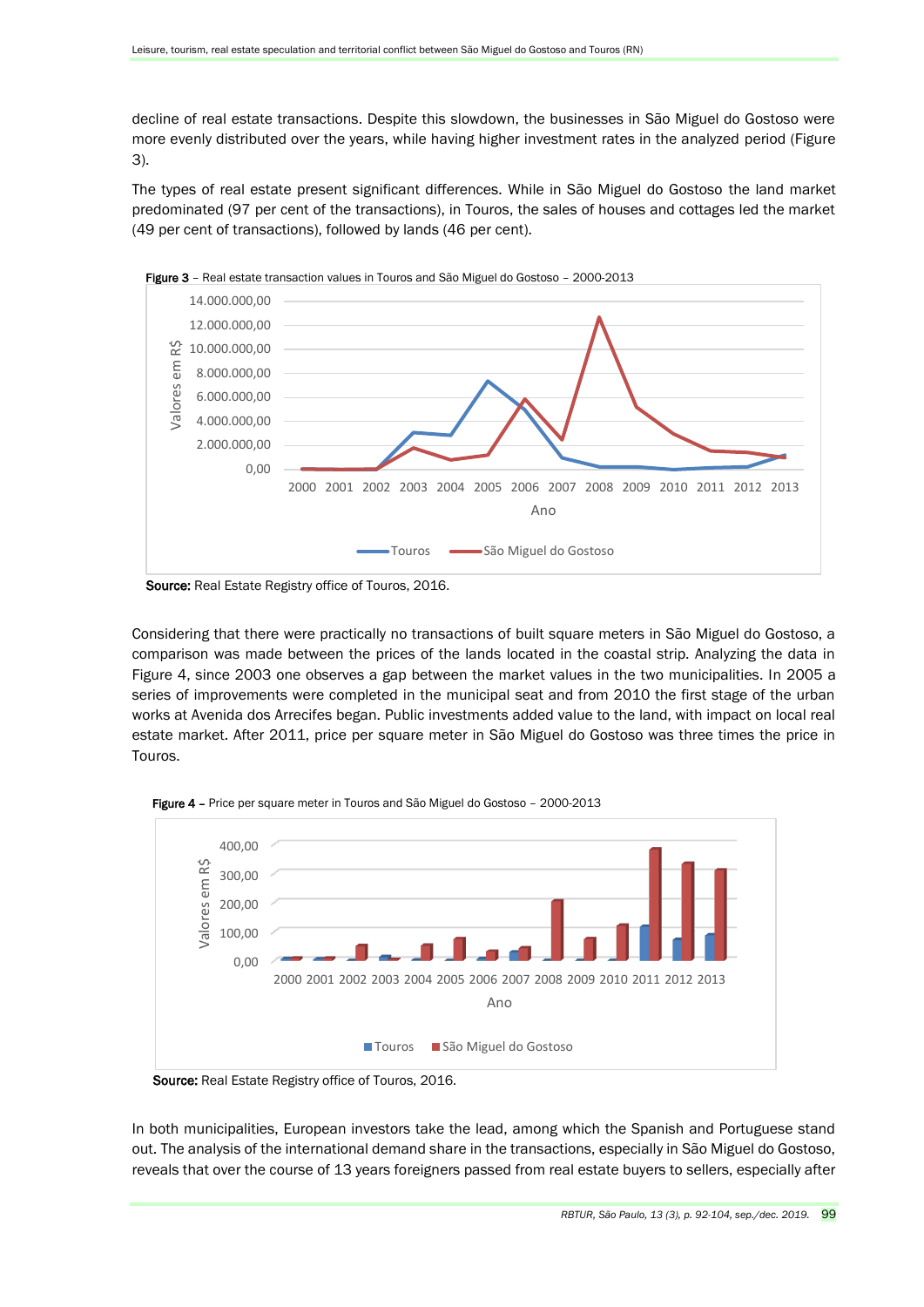2008. These transactions included foreigners as intermediaries, taking advantage of land price increases (in some cases, 325 per cent increase per year) at the peak of the flow of capital in the municipality.

The urban infrastructure developed by the public sector encouraged the expansion of tourism in São Miguel do Gostoso. Associated with this growth, the real estate market grew with investments that benefited from the availability of land at much lower prices than in Europe. As tourism grew, beach lands prices in the municipality began to rise because of increased demand for new areas of real estate expansion. A joint movement that caused a strong occupation and valuation of the lands located, mainly, in the beaches of Xepa, Cardeiro, and Santo Cristo.

#### 6 ACTIONS AND OBJECTS FOR THE SOLUTION OF TERRITORIAL CONFLICT

As a result of the investments described, São Miguel do Gostoso has risen from a village inhabited mainly by fishermen and farmers to one of the most important tourist destinations in the state of Rio Grande do Norte. The sources of research considered that this fact was at the heart of the impasse with the municipality of Touros.

The interest of municipal authorities was, more specifically, urban land that acquires distinct value by concentrating investments. The already implemented projects and new business prospects turned Xepa, Cardeiro and, especially, Santo Cristo beaches into differentiated spaces in the territory of São Miguel do Gostoso.

There are repeated references to the Praia de Ponta do Santo Cristo as a place of concentration of real estate and tourism developments. This area—and its surroundings—has become more valued due to natural amenities and urban infrastructure, elements that affect the price per square meter. Thus, the area has stood out in terms of foreign investments.

Touros recognized that the lands in dispute were the most valued and that the beaches of the Xepa and Cardeiro were wrongly included in the municipality territory due to defective land demarcation. However, the same lenience was not observed in the case of Praia da Ponta do Santo Cristo, and Touros expressed the intention to maintain its jurisdiction.

Seeking to reconcile Touros' interests, the eastern limit of the Municipality was pulled back, in relation to what was defined in the emancipatory movement, where Praia da Ponta do Santo Cristo would be entirely located in São Miguel do Gostoso. With this alteration, part of this beach become part of Touros (Figure 5).



Figure 5 – Definition of the new eastern limit of São Miguel do Gostoso

Source: Research data, 2018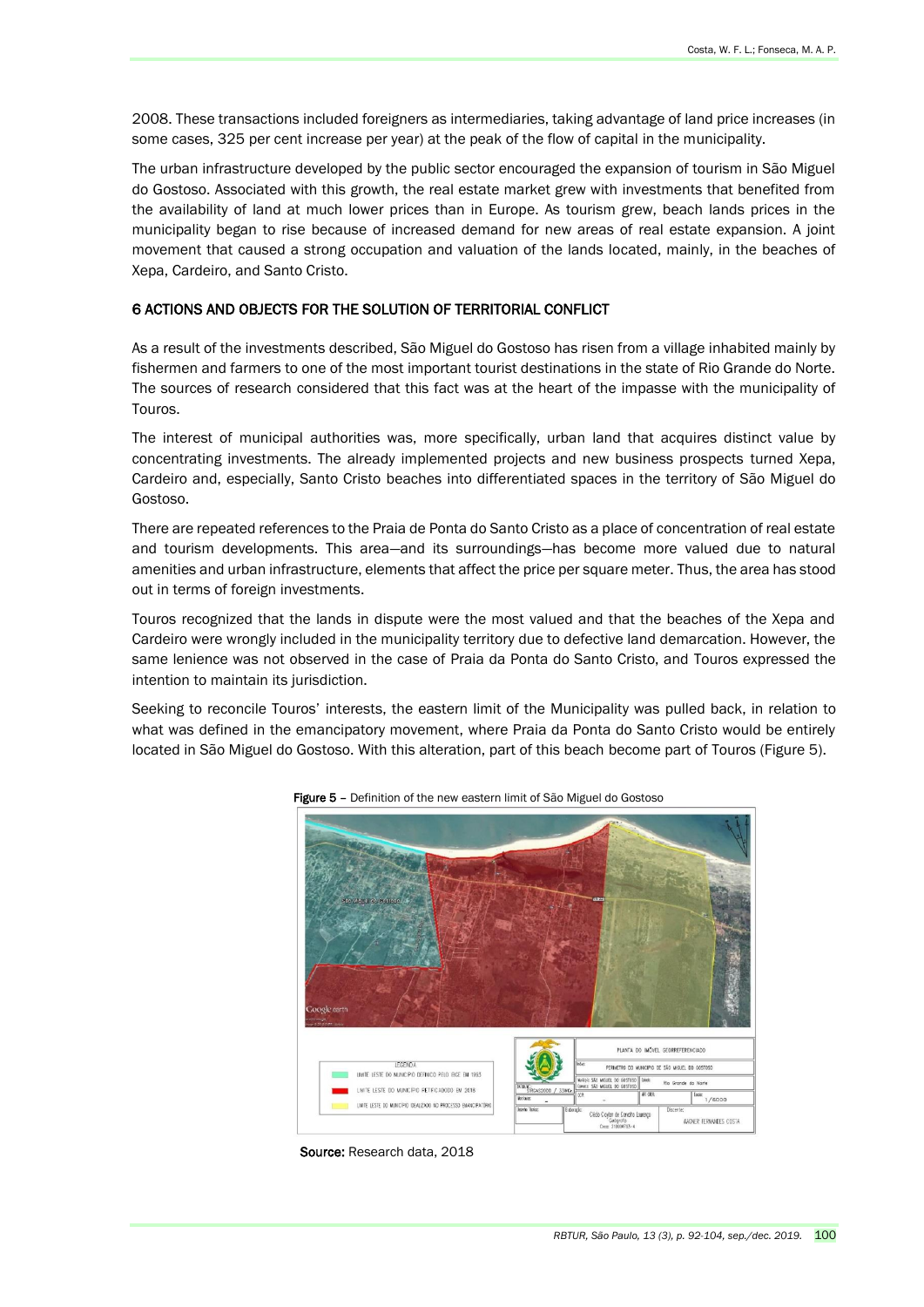After the positive signal from Touro's authorities, an agreement was signed and sent to the competent bodies for a new demarcation process. Thus, on January 2, 2018, Law 10,315/2018 was sanctioned by the Legislative Assembly of Rio Grande do Norte with the new limits of the municipalities (Figure 5).

It is possible to notice that the new territorial borders of São Miguel do Gostoso encompass rural areas that belonged to Touros. Regarding these areas and communities, there was no manifestation of interest on the part of the managers and leaders interviewed, indicating that the concern about the maintenance or gain of territory of both municipalities fell on the urban seat, with special focus on Praia do Santo Cristo and surrounding areas.





Source: Research data, 2018

It is worth mentioning that the coastal area that was the object of the agreement is being surveyed for the construction of tourism real-estate projects. The location of these developments in the vicinity of São Miguel do Gostoso, located along RN 221 (link between the two municipalities), already gives the businessmen in Touros some comparative advantages. Thus, the solution to the conflict had a direct relationship with the priority location trends of investment and land valuation in recent years.

## 7 CONCLUSION

Public policies implemented in the Northeast allowed for greater integration and organizational cooperation between economic processes at the global and regional-local level, allowing valuation of surplus capital, particularly from Europe. These actions also contributed to the increase of tourism and real estate production with eminently speculative interests that resulted in the increased value of the land, since the capitals were configured as assets incorporated to land, in which they sought to extract various forms of income.

This was the context in which São Miguel do Gostoso, a tourist destination on the rise, started to diverge with its neighboring municipality, Touros, in relation to the territorial limits of rural and urban areas. The issue acquired a connotation of conflict after refusals to correct the error in the demarcation and attempts to collect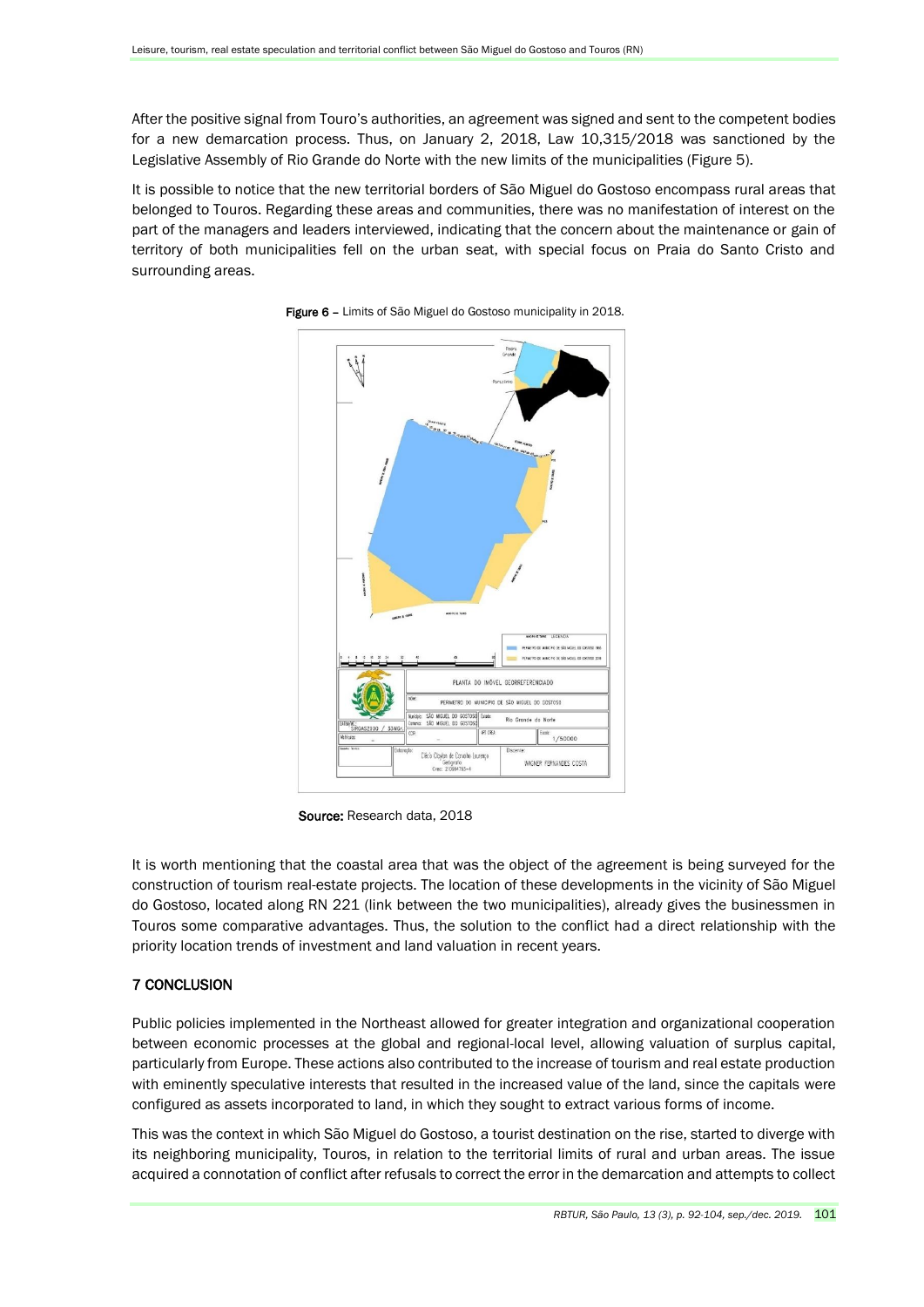taxes by Touros. The discussion revolved around the beaches of Xepa, Cardeiro and, especially, Ponta do Santo Cristo, where a synchronic mechanism of value creation involving tourism entrepreneurs, real estate agents, and the state took place.

It is concluded that the territorial conflict between Touros and São Miguel do Gostoso was related to the increase in tourism and real estate production in the territory of these municipalities over the last two decades. The solution to the impasse reinforces this conclusion, since the condition established for an agreement was that part of Praia da Ponta do Santo Cristo and adjacent areas, claimed by São Miguel do Gostoso in the emancipatory process, remained under the jurisdiction of Touros.

The results show that the geographical transfer of capital provided a new territorial arrangement in the municipalities of this study, with the expansion of tourism activity associated with the real estate sector. In the sun and sea tourist model, the coastal land is a scarce and key resource, and, thus, it is valued as commodities, stirring up disputes between agents and between places.

#### **REFERENCES**

Assis, L. F. (2012). Entre o turismo e o imobiliário: velhos e novos usos das segundas residências sob o enfoque da multiterritorialidade - Camocim/CE. Tese de Doutorado, Faculdade de Filosofia, Letras e Ciências Humanas, Universidade de São Paulo, São Paulo. Recuperado de www.teses.usp.br

Benson, M. & O'reilly, K. (eds.) (2009). Lifestyle Migration. Expectations, Aspirations and Experiences. Farnham: Ashgate.

Comitê Gestor do PAC. (2014). 10º Balanço - março/ junho. Disponível em: http://www.pac.gov.br/pub/up/pac/10/10PAC2-completo.pdf. Acesso em 25 de agosto de 2018.

Corrêa, R. L. (1997). Trajetórias geográficas. Rio de Janeiro: Bertrand Brasil.

Costa, W.F. (2008). Turismo, produção imobiliária e conflito territorial entre São Miguel do Gostoso e Touros (RN) (Dissertação de Mestrado, Centro de Ciências Sociais Aplicadas, Universidade Federal do Rio Grande do Norte). Recuperado de http://repositorio.ufrn.br/

Cruz, R.C. (2000). Política de turismo e território. São Paulo: Contexto.

Dantas, E. W., Angela, A. L., & Clementino, M. L. (2010). Turismo e imobiliário nas metrópoles. Rio de Janeiro: Letra Capital.

Flick, U. (2004). Introdução à pesquisa qualitativa. São Paulo: ARTMED.

Fonseca, M. A. (2012). Turismo, lazer e segunda residencia. Natal/RN: EDUFRN.

Fonseca, M. A. & Janoschka, M. (2018). Turismo, mercado imobiliário e conflitos sócioespaciais no nordeste brasileiro. Sociedade e Território, Natal, Vol 30, N. 1, p.51-67. DOI: https://doi.org/10.21680/2177- 8396.2018v30n1

Gaja i Díaz, F. (2008). El "tsunami urbanizador" enel litoral mediterráneo. El ciclo de hiperproduccióninmobiliaria 1996-2006. Scripta Nova: revista electrónica de geografía y cienciassociales [enlínia], Vol. 12. Disponível em: https://raco.cat/index.php/ScriptaNova/article/view/115464. Acesso em 25 de agosto de 2018.

Gaja i Díaz, F. (2013). Trasel tsunami inmobiliario. Salirdelatolladero. In: Observatorio metropolitano de Madri. Paisajes desvastados. Despuésdel ciclo inmobiliario: Impactos regionales y urbanos de lascrisis. Revista ALMENARA.

Gomes, R, Pinto, E. & Almeida C. (2017). Turismo residencial no Algarve: a percepção dos gestores do setor público. Revista Brasileira de Pesquisa em Turismo. São Paulo, 11(2), 197-217. DOI: https://doi.org/10.7784/rbtur.v11i2.1246

González, R. & Mantecón, A. (2014). Turismo y negocio inmobiliario: lacrisis de un modelo de Desarrollo. Tres casos de estudio de Canada, Argentina y España. VI Congreso Latinoamericano de Investigación Turística, Neuquén.

Hall, M. (2011). Planejamento turístico: políticas, procesos e relacionamentos. São Paulo: Cantexto.

Harvey, D. (1989). The Urban Experience. Oxford, UK: BasilBleckwell.

Harvey, D. (2004). O novo imperialismo (2 ed.) São Paulo: Loyola.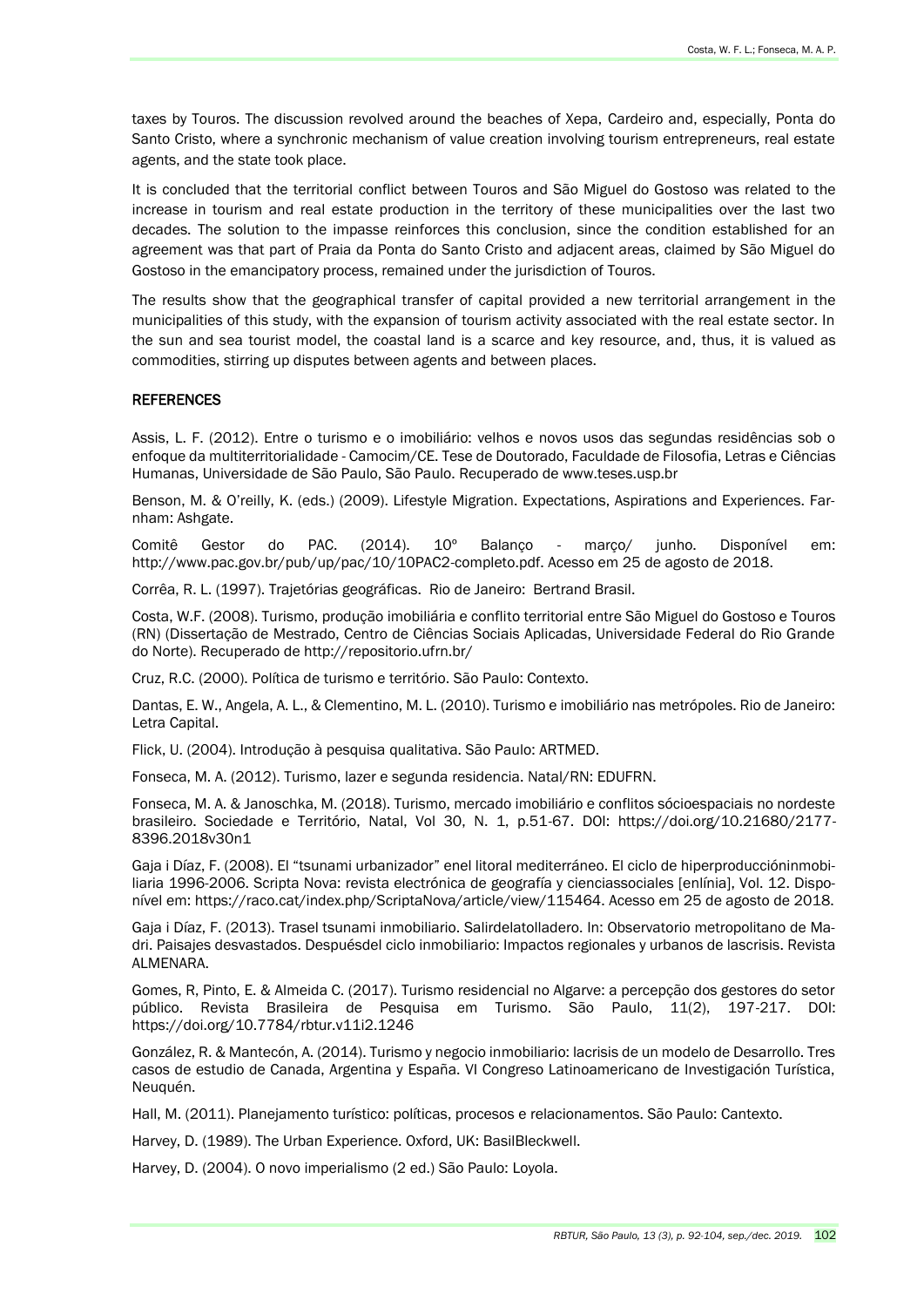Harvey, D. (2008). O neoliberalismo: história e implicações. São Paulo: Edições Loyola.

Harvey, D. (2011). O enigma do capital: e as crises do capitalismo. São Paulo, SP: Boitempo.

Huete, R. & Mantecón, A (2010). Los límites entre el turismo y la migración residencial. Una tipología. Papers. Revista de Sociología, 95, 781-801. DOI: http://dx.doi.org/10.5565/rev/papers/v95n3.95

Huete, R., & Mantecón, A. (2013). La migración residencial de noreuropeos en España. Convergencia. Revista de Ciencias Sociales, 20 (61), 219-245.

Mantecón, A., Huete, R. & Mazón T. (2009). Las urbanizaciones "europeas". Una investigación sobre las nuevas sociedades duales en el Mediterráneo. Scripta Nova. Revista Electrónica de Geografía y Ciencias Sociales. vol. XIII, nº 301. Disponível em: http://www.ub.es/geocrit/sn/sn-301.htm>

Matias, E. & Carvalho, A. (2017). Microrrealidades socioculturais transformadas pelo turismo em São Miguel do Gostoso, Rio Grande do Norte, Brasil. Revista Brasileira de Pesquisa em Turismo. São Paulo, 11(3), 537- 557. DOI: https://doi.org/10.7784/rbtur.v11i3.1319

Novaes, L. N. S. (2012). Turismo de sol e mar: empreendimentos turísticos imobiliários e o desenvolvimento urbano e socioeconomico no litoral do Ceará - o caso de Beberibe (Tese de Doutorado Faculdade de Filosofia, Letras e Ciências Humanas, Universidade de São Paulo). Recuperado de www.teses.usp.br

Nunes, M. R. O. (2014). Investimentos internacionais e o turismo em Tibau do Sul/RN (Dissertação de Mestrado, Centro de Ciências Humanas, Letras e Artes, Universidade Federal do Rio Grande do Norte), Natal. Recuperado de http://repositorio.ufrn.br/

Palafox-Muñoz A., Dizb-Basto, A. & Kauil-Fernandez E. (2014). Una mirada al turismo residencial enlaIsla de Cozumel, México. Revista Brasileira de Pesquisa em Turismo. São Paulo, 8(2), 326-339. DOI: http://dx.doi.org/10.7784/rbtur.v8i2.718

Santos Júnior, A. P. (2015) Investimentos internacionais e a valorização imobiliária dos municípios de Maxaranguape e Rio do Fogo (Dissertação de Mestrado, Centro de Ciências Humanas, Letras e Artes, Universidade Federal do Rio Grande do Norte). Recuperado de http://repositorio.ufrn.br/

Santos, M. (2009). A natureza do espaço: técnica e tempo, razão e emoção (4 ed.). São Paulo: EDUSP.

Taveira, M. S. (2015). A turistificação de São Miguel do Gostoso: a internacionalização da "cidade dos ventos". Revista Turismo e Desenvolvimento, 8(19).

Toniolli, L. S (2014). Uso e ocupação do trecho costeiro do Porto das Dunas: processo imobiliário, turístico e urbanístico (Dissertação de Mestrado, Centro de Ciências, Universidade Federal do Ceará). Recuperado de http://www.repositorio.ufc.br

Valença, M. (2008). Ensaio sobre a dinâmica do imobiliário em Harvey. IN: Valença, M. (Org.). Cidade (i)legal. Rio de Janeiro: Mauad X.

Valls, J. (2006). Gestão Integral de Destinos Turísticos Sustentáveis. Rio de Janeiro: Editora FGV.

## *Information about the authors*

#### Wagner Fernandes Costa

 $\overline{\phantom{a}}$ 

He holds Bachelor's Degrees in Tourism (2001) and in Geography (2013), from the Federal University of Rio Grande do Norte (UFRN), specialization in History, Cultural Heritage, and Tourism (2006), from the Potiguar University (UnP), Master's Degree in Tourism (Tourism and Regional Development) in the Graduate Program in Tourism (2018), UFRN. He is a teacher of Basic, Technical and Technological Education at the Federal Institute of Education, Science and Technology of Rio Grande do Norte (IFRN) in Tourism and Hospitality in the upper levels (face-to-face teaching) and technical (faceto-face and distance learning teaching).

E-mail: [wagnerfcosta@hotmail.com.](mailto:wagnerfcosta@hotmail.com)

ORCID: https://orcid.org/0000-0002-8839-351X

#### Maria Aparecida Pontes da Fonseca

She holds a Bachelor's Degree in Geography (1986) from the São Paulo State University (UNESP), Master's Degree in Geography (Human Geography) (1994) from the University of São Paulo (USP), PhD in Geography (2004) from the Federal University of Rio de Janeiro (UFRJ) and Post-Doctoral Degree (2016/2017) at the Autonomous University of Madrid (UAM). She is a Full Professor at the Department of Geography, Federal University of Rio Grande do Norte (UFRN), since 1993. She participates in the Graduation Program in Geography and Graduation Program in Tourism, from the UFRN. She is the leader of the interdisciplinary research group Tourism and Society.